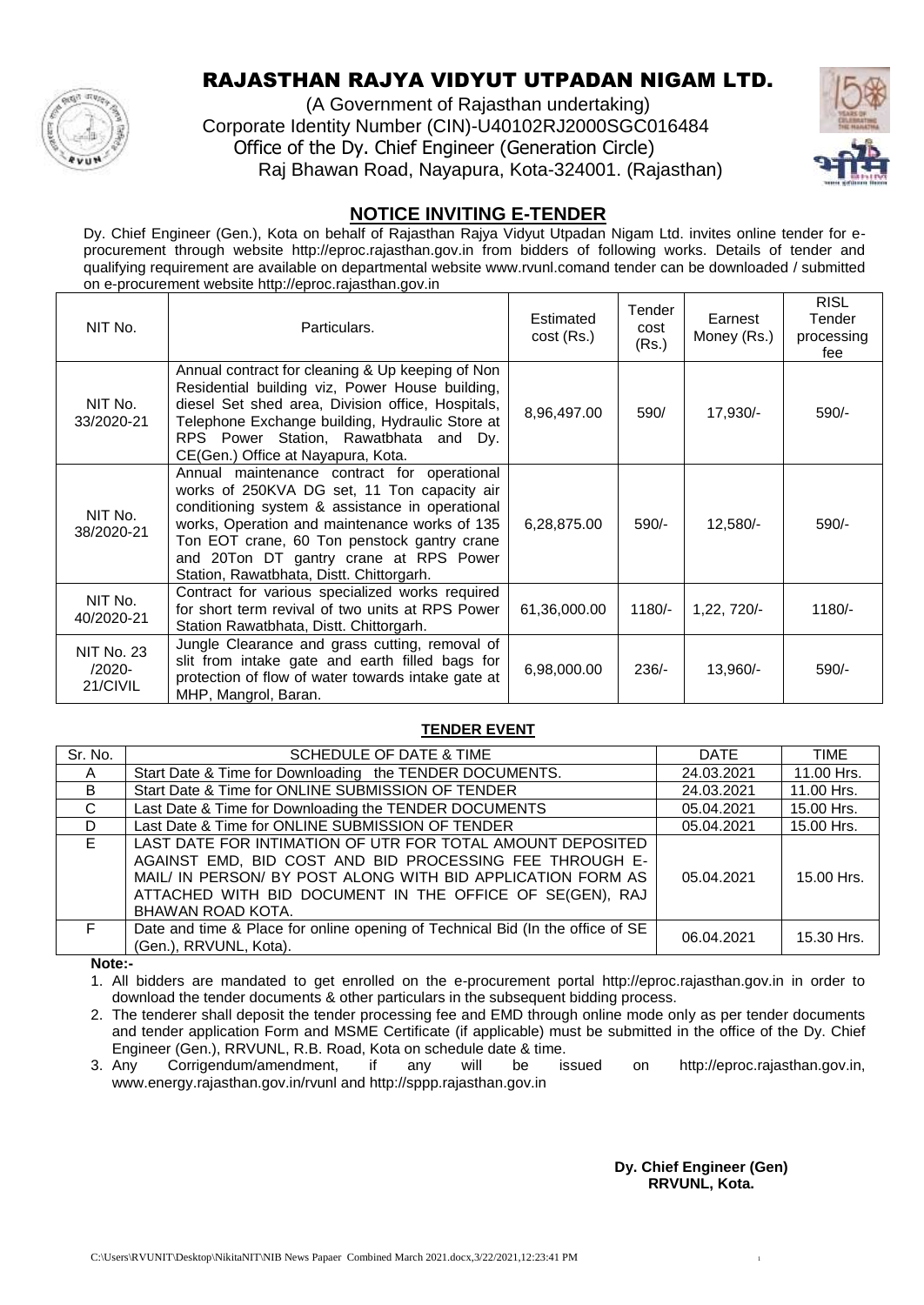**(For website)**



## RAJASTHAN RAJYA VIDYUT UTPADAN NIGAM LTD.

(A Government of Rajasthan undertaking) Corporate Identity Number (CIN)-U40102RJ2000SGC016484 Office of the Dy. Chief Engineer (Generation Circle) Raj Bhawan Road, Nayapura, Kota-324001. (Rajasthan) **Email: se.gen.kota.@rrvun.com**



## *: NOTICE INVITING TENDERS:*

Sealed Tenders are invited from reputed/ experienced/authorized tenderers for the supply of the following materials / works. The tenders must reach in this office up to 3.00 P.M. on the date given as under and bids will be opened on the date at 3.30 P.M. given as under in the presence of such tenderers who wish to be present.

The tenderer deposit all payments (EMD/Tender cost) through online mode only (Account detail mention in tender documents) and all documents submitted in the office of the Dy. Chief Engineer (Gen.), RRVUNL, R.B. Road, Kota upto Scheduled last date & time.

| NIT No.               | Particulars.                                                                                                                                                 | Estimated cost<br>(Rs.) | Tender<br>$cost$ (Rs.) | Earnest<br>Money (Rs.) |
|-----------------------|--------------------------------------------------------------------------------------------------------------------------------------------------------------|-------------------------|------------------------|------------------------|
| NIT No.<br>34/2020-21 | Supply of spares of ABB make- 33 KV, 1200<br>Amps Vacuum Circuit Breaker at MHP Hydel<br>Power Station, Mangrol Distt. Baran.                                | 3,52,666.00             | $236/-$                | 7055/-                 |
| NIT No.<br>35/2020-21 | Supply of various cable lugs at RPS Power<br>Station RPS PS, Rawatbhata.                                                                                     | 74,571.00               | $236/-$                | 1500/-                 |
| NIT No.<br>36/2020-21 | Supply of control coils at RPS PS/JS<br>PS,<br>Rawatbhata/Jawahar Sagar.                                                                                     | 1,85,809.70             | $236/-$                | $3720/-$               |
| NIT No.<br>37/2020-21 | Annual Maintenance Contract for EPABX, lines<br>and instruments at RPS PS, Rawatbhata Distt.<br>Chittorgarh.                                                 | 1,64,130.00             | $236/-$                | $3285/-$               |
| NIT No.<br>39/2020-21 | Supply of lighting material, MCB, MCB Fuses,<br>Cable &<br>for<br><b>RPS</b><br>PS,<br>accessories<br>Rawatbhata/JSPS, Jawahar<br>Sagar<br>/MHP,<br>Mangrol. | 7,35,800.00             | $236/-$                | 14716/-                |
| 41/2020-21            | Supply of High Temperature Hose Pipes for<br>Transformer Oil Filtration Machine RPS PS,<br>Rawatbhata.                                                       | 65,136.00               | $236/-$                | $1305/-$               |
| 22/2020-<br>21/Civil  | Contract for day-to-day repair maintenance for<br>sanitary & sewer line for residential buildings and<br>main Power House at RPS PS, Rawatbhata.             | 3,80,000.00             | $236/-$                | 7600/-                 |

|              | <b>SCHEDULE OF DATE &amp; TIME</b>                                | <b>DATE</b> | TIME       |
|--------------|-------------------------------------------------------------------|-------------|------------|
| A            | Start Date & Time for Downloading & submission of the TENDER      | 24.03.2021  | 11.00 Hrs. |
|              | DOCUMENTS.                                                        |             |            |
| B            | Last Date & Time for Downloading the TENDER DOCUMENTS             | 07.04.2021  | 15.00 Hrs. |
| $\mathsf{C}$ | Last Date & Time for SUBMISSION OF TENDER (In the office of Dy.   | 07.04.2021  | 15.00 Hrs. |
|              | CE (Gen.), RRVUNL, Kota).                                         |             |            |
| D            | Date and time & Place for opening of Bid (In the office of Dy. CE | 08.04.2021  | 15.30 Hrs. |
|              | (Gen.), RRVUNL, Kota).                                            |             |            |
|              | .                                                                 |             |            |

Details are available at http://sppp.rajasthan.gov.in and www.rvunl.com.

Any information regarding extension of bid opening will be floated on website www.rvunl.com and http://sppp.rajasthan.gov only.